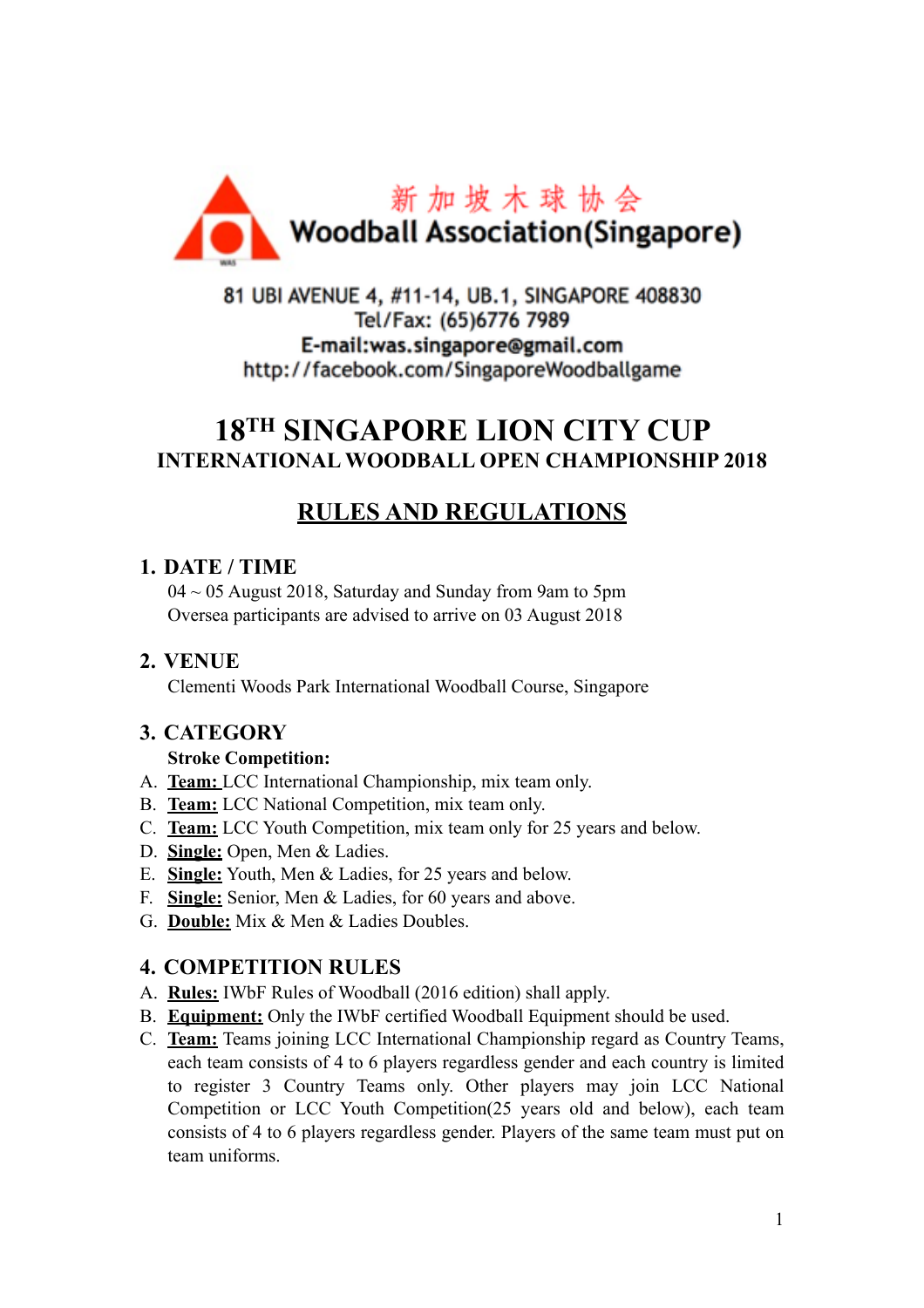- D. **Results:** Team results are based on 24 gates of Single preliminary result, the best 4 Singles shall become the Team Total Score. When Teams having same scores, those with lowest single score win. For LCC International Championship, each country is only allowed to win only one award, dropouts would automatically join in the LCC National Competition to compete with others.
- E. **Single:** All players in the Single event must complete 24 gates competition. Senior Men & Ladies Single results are based on 24 gates preliminary round only. The top 12 players of Open Men & Ladies / Youth Men & Ladies Single will enter final round competition for another 12 gates. The total scores of 36 gates shall decide the final positions: the least stroke win. When players having same scores, the final / second / first round best score win; if the scores similar again, the players' final / second / first round best gate score shall decide the winners.
- F. **Double:** All pairs must complete 24 gates, the least stroke shall win. If the score similar, the Single formula shall apply. Order of play as follow: for mix pair, men will start on fairways with odd number while women will start on fairways with even number (i.e. 1a, 1b, 2a, 2b, 3a, 3b... ) ; for other pairs, the first player will start on fairways with odd number while the second player will start on fairways with even number. (i.e. 1a, 1b, 2a, 2b, 3a, 3b...).
- G. **Organizer:** In case the above methods could not determine winners, the Organizer shall construct alternate method to make final decision. The Organizer has the right to amend the rules and to change the programs during competition when necessary.
- H. **Referee:** Players in the same group will serve as umpire in turns, the Organizer only appoint International Referees to patrol between fairways.
- I. **Arbitration:** Any appeal case must submit by the Team Manager / Team Leader within 15 minutes after the competition together with payment of appeal fee USD100. The fee will be returned if the appeal is accepted, otherwise arbitration fee will be forfeited.

### **5. AWARDS**

A. **Cash:** Each category winners will receive Medals and Cash Awards as follow:

| <b>CATEGORY</b>                        | <b>FIRST</b>   | <b>SECOND</b>  | <b>THIRD</b>   |
|----------------------------------------|----------------|----------------|----------------|
| <b>International Championship Team</b> | <b>SGD 400</b> | <b>SGD 300</b> | <b>SGD 200</b> |
| <b>National Competition Team</b>       | <b>SGD 300</b> | <b>SGD 200</b> | <b>SGD 100</b> |
| <b>Youth Competition Team</b>          | <b>SGD 200</b> | <b>SGD 150</b> | <b>SGD 100</b> |
| <b>Open Single, Men &amp; Ladies</b>   | <b>SGD 200</b> | <b>SGD 150</b> | <b>SGD 100</b> |
| Double, Mix & Men & Ladies             | <b>SGD 150</b> | <b>SGD 120</b> | <b>SGD 100</b> |
| Youth Single, Men & Ladies             | <b>SGD 130</b> | <b>SGD 110</b> | <b>SGD 100</b> |
| Senior Single, Men & Ladies            | <b>SGD 130</b> | <b>SGD 110</b> | <b>SGD 100</b> |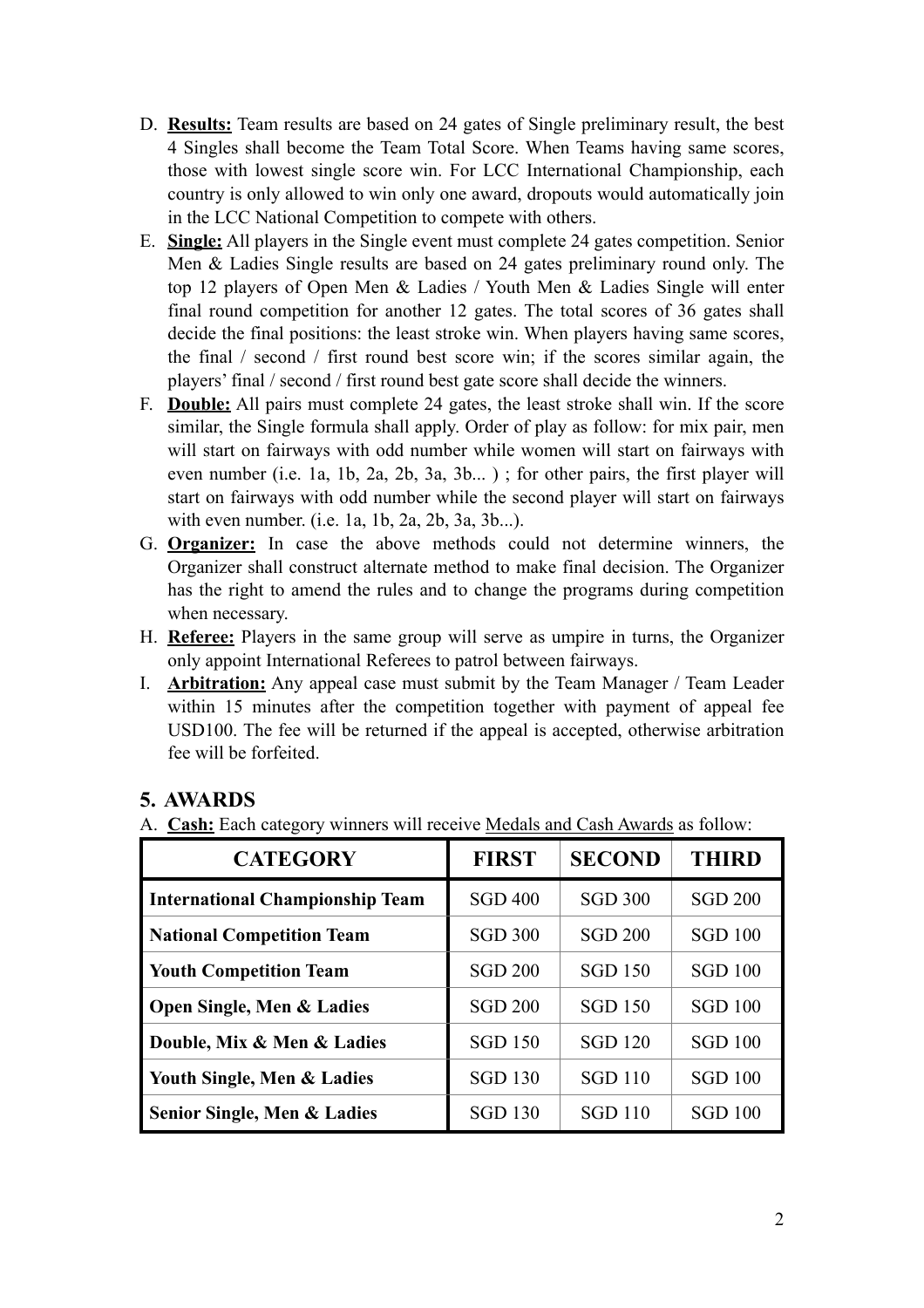- B. **Gate-In-One:** Whoever hits the ball through the gate with 1 stroke at any fairway of any competition will receive Medal and Cash Award SGD500. If more than 1 winner and fairway, the Cash Award shall be shared equally.
- C. **International Ranking:** The results based on the Preliminary round (24 gates) of all Single category of LCC will be combined to get 30 top man and lady players; their Single results will earn points according to the rules of the International Tour Woodball Championship.

#### **6. ENTRY**

- A. Registration form with photo of participants must return by **09 July 2018** and email to was singapore@gmail.com, attention to the Secretariat of WAS Organising Committee, or WhatsApp: +65 91120281 **Ms. Yuilie Teo**.
- B. Each player could enter 1 Single event and 1 Double event. For player who registered both in Open Single and Senior Single, they would enjoy special discount on Participation Fee, and their preliminary round 24 gates result shall be recorded in both events but only ONE Medal and Cash Awards of higher value would be given to the same winner.

| ſEM                                                                                                                                                                                                                                                                                                                       | USD            | <b>Remark</b>                          |  |  |  |
|---------------------------------------------------------------------------------------------------------------------------------------------------------------------------------------------------------------------------------------------------------------------------------------------------------------------------|----------------|----------------------------------------|--|--|--|
| <b>Registration Fee for Player</b>                                                                                                                                                                                                                                                                                        | 15 each        | Included AW <sub>bF</sub> sanction fee |  |  |  |
| <b>Registration Fee for Non-Player</b>                                                                                                                                                                                                                                                                                    | 10 each        |                                        |  |  |  |
| <b>Participation fee for Double</b>                                                                                                                                                                                                                                                                                       | 40 per pair    | Limit to 1 Double event each           |  |  |  |
| <b>Participation fee for Open Single</b>                                                                                                                                                                                                                                                                                  | 35 each        |                                        |  |  |  |
| <b>Participation fee for Senior Single</b>                                                                                                                                                                                                                                                                                | 30 each        |                                        |  |  |  |
| <b>Participation fee for Youth Single</b>                                                                                                                                                                                                                                                                                 | 30 each        |                                        |  |  |  |
| <b>Participation fee for Team</b>                                                                                                                                                                                                                                                                                         | 35 each player | 4 to 6 players per team                |  |  |  |
| *Participation fee for Open Single + Senior Single = $\text{USD} 55$ each player<br>*Participation fee for Open Single + Senior Single + Team = USD 65 each player<br>*Participation fee for Open Single + Team = $\text{USD}$ 45 each player<br>*Participation fee for Youth Single + Team = $\text{USD}$ 40 each player |                |                                        |  |  |  |

C. Fees of Registration and Participation for oversea players as follow: